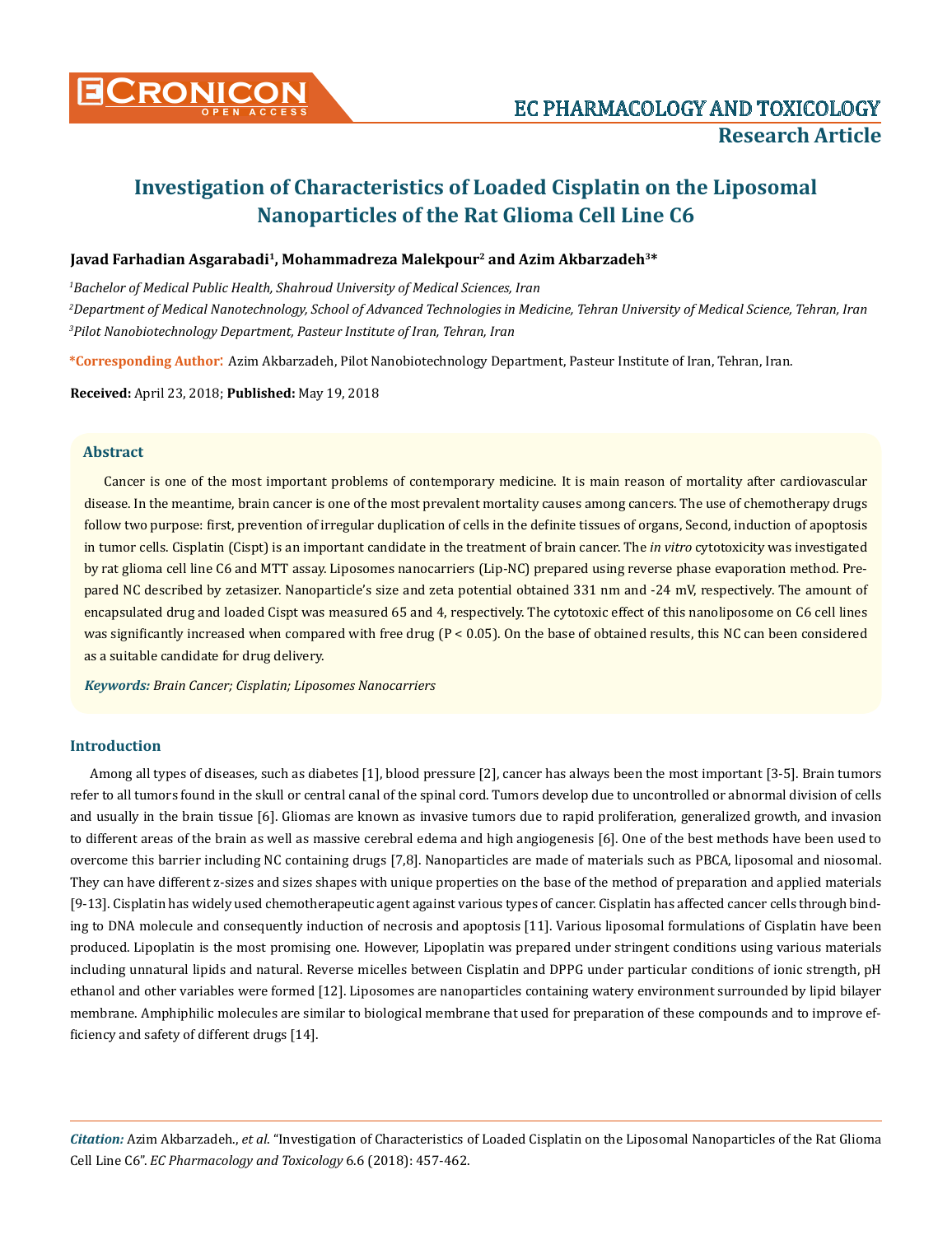We here encapsulated the Cispt into pegylated Lip-NC by reverse phase evaporation technique. PEG was used because of its effect on the improving of stability [15]. NC were characterized in terms of drug loading, encapsulation efficiency, size and zeta potential. Next step the cytotoxicity effects of NC were evaluated on the brain cancer cell line C6 *in vitro* environment.

#### **Methods and Materials**

#### **Materials**

Cisplatin, cholesterol, polyethylene glycol400 and lecithin were prepared from Sigma Company. C6 cell line was purchased from cell bank Iran Pasteur Institute.

#### **Method of making of NC containing the Cispt**

For preparation of control Lip-NC, at first 155 mg of lecithin, 40 mg of cholesterol and 50 mg of PEG<sub>400</sub> were added in the 100 ml flask. Also, for preparation of sample of Lip-NC containing Cispt, 155 mg of lecithin, 40 mg of cholesterol and 50 mg of PEG<sub>400</sub> were added in the 100 ml flask. 100 ml methanol was added to the test and control sample. Then, they were put on the stirrer at 140 rpm, 37°C. The samples were on the stirrer for 4h to dissolve completely. To extract the organic solvent [methanol], they were put in the rotary machine operator at 37ºC with 125 rpm. After full extraction of organic solvent, 20 ml of PBS (PH:7.2) was added to control sample and 19 ml of PBS and 9 mg of Cispt dissolved 1 ml of PBS added to sample containing drug. Then, we wait until obtained gelose dissolve in phosphate buffer. After complete dissolution of samples in buffer, both formulations were put in sonic bath for 10 minutes.

#### **Characterization of NC**

In order to characterize of NC, formulation of Cispt-Lip-NC were prepared using fresh PBS with PH:7.2 and the ratio 1:20. Z-Size and zeta potential of NC were examined by using zetasizer machine after measuring its absorption at 633 nm. 2 ml of obtained formulations (control and test) were centrifuged for 15 minutes with 15000 rpm at 4ºC to determine encapsulation efficiency and load rate. Then, supernatant was separated. This procedure was repeated two times longer to remove not connected Cispt to the NC. Finally, encapsulation and loading of drug were calculated using formula (1) and (2).

encapsulation percent 
$$
=
$$
  $\frac{prime\ Cispt(mg/ml) - available\ Cisptin the supernant(mg/ml)}{prime\ Cispt(mg/ml)}$  \* 100 (1)

loading percent = 
$$
\frac{the amount of available Cispt in the NC (mg / ml)}{weight of NC (mg / ml)} * 100
$$
 (2)

Obtained data was analyzed by SPSS software version 11 and all stages of toxicity was evaluated by Pharm software.

#### **Drug release study**

The experiment was performed using dialysis membrane technique. Briefly, sediment of cisplatin loaded liposome was prepared by centrifugation process as mentioned previously. The sediment was resuspended into 2 ml fresh PBS and with standard cisplatin were poured in two separate dialysis tubes (Sigma, cut off 10000 Da) and immerse into PBS and stirred (30 ml, 140 rpm). 2 ml of buffer was withdrawn on the predetermined time intervals and replaced with 2 ml fresh PBS. The amount of released drug in the PBS was calculated using spectrophotometry technique.

#### **Investigation of cytotoxicity**

Cytotoxicity of these NC was evaluated using MTT test and rat Glioma cell line C6. Used concentrations (0, 12, 24, 48, 96, 192, 384, 750, 1500 and 3000 µM) of Cispt-Lip-NC and F-Cispt were studied during 24h incubation.

*Citation:* Azim Akbarzadeh., *et al*. "Investigation of Characteristics of Loaded Cisplatin on the Liposomal Nanoparticles of the Rat Glioma Cell Line C6". *EC Pharmacology and Toxicology* 6.6 (2018): 457-462.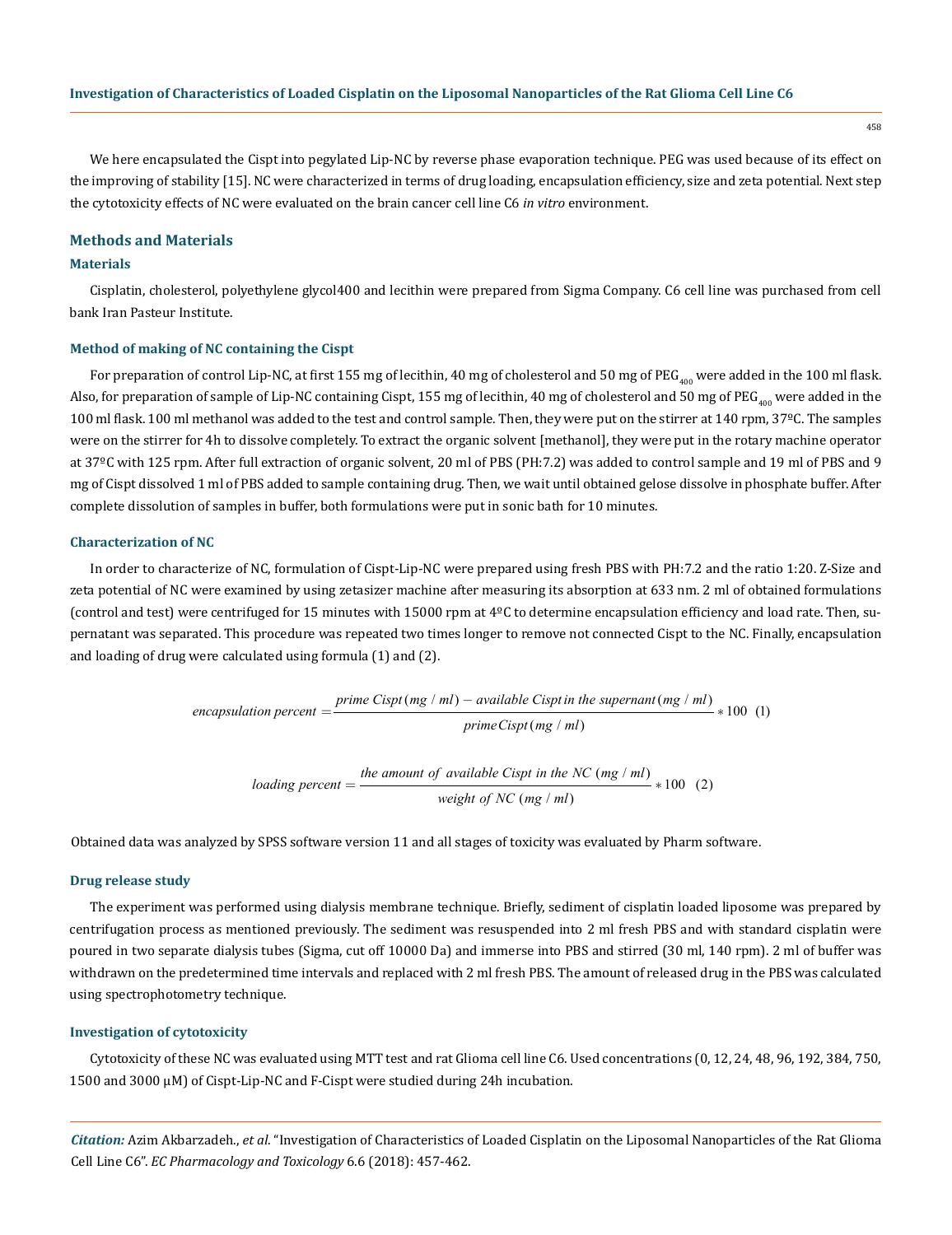## **Results**

# **Characterization of NC**

In this research, we succeeded to prepare Lip-NC containing Cispt using reverse phase evaporation method. The results of size and zeta potential were calculated 331 nm (Figure 1) and -24 mV, respectively. Encapsulation and loading percent were calculated 65 and 4, respectively.



# **Drug release**

The results of drug release demonstrated a sustained release pattern. Regarding the nanodrug, release curve initiated with a burst release (25% of encapsulated drug) followed by mild ascending slope with maximal release of 6% after 68h (Figure 2).





*Citation:* Azim Akbarzadeh., *et al*. "Investigation of Characteristics of Loaded Cisplatin on the Liposomal Nanoparticles of the Rat Glioma Cell Line C6". *EC Pharmacology and Toxicology* 6.6 (2018): 457-462.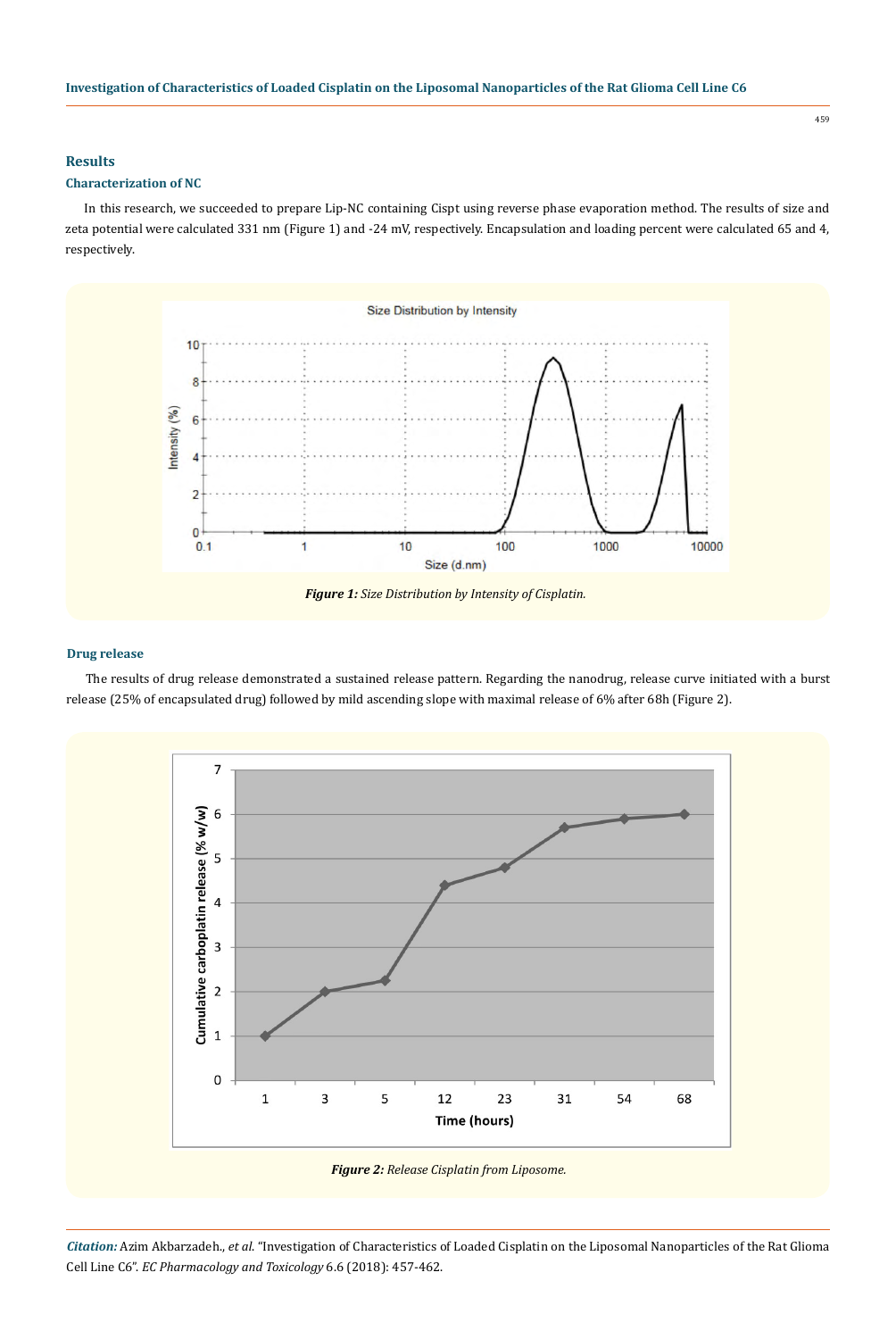#### **Cytotoxicity rate and survival percentage**

Results of MTT test showed that Cispt-Lip-NC with the IC<sub>50</sub> of 67  $\mu$ M showed the superior cytotoxicity compared to the standard Cispt with  $IC_{50}$  of 114 µM (Figure 3 and Table 1).



*Figure 3: Cytotoxicity Effects of Free Cisplatin and Loaded Cisplatin on the Liposome NPs in the C6 Cell after 48h Incubation (P < 0.05).*

| <b>Brain Cell Line   Cispt-Lip-NC</b> |                | <b>F-Cispt</b>   | $C-NC$                    | P value |
|---------------------------------------|----------------|------------------|---------------------------|---------|
|                                       | $67.5 \pm 9.8$ | $114.8 \pm 11.9$ | $197.8 \pm 17.4$ P < 0.05 |         |

**Table 1:** A comparison between IC<sub>50</sub> values of F-Cispt and its Cispt-Lip-NC in the cell line, C6.

# **Discussion**

A main problem, which introduced in cancer therapy, is the estimation of the response toward chemotherapeutics and their efficacy. In this regards evaluation the efficiency of chemotherapy is an interesting issue in cancer management and treatment outcome [16]. Indeed, the use of specific cancer cells killing agents, which provoked antitumor response, is a noticeable subject in cancer therapy [17]. Effective Chemotherapy using cytotoxic agents had imperative role in reducing the cancer rate. In addition, Nanotechnology and subsequently nanoparticles carrier applied in drug delivery system, because of numerous advantages in compared to other drug delivery systems [7,18]. In this study, cytotoxic effects of Cispt loaded Lip-NC in compared to free Cispt in glioma cell lines evaluated. Our results indicated

*Citation:* Azim Akbarzadeh., *et al*. "Investigation of Characteristics of Loaded Cisplatin on the Liposomal Nanoparticles of the Rat Glioma Cell Line C6". *EC Pharmacology and Toxicology* 6.6 (2018).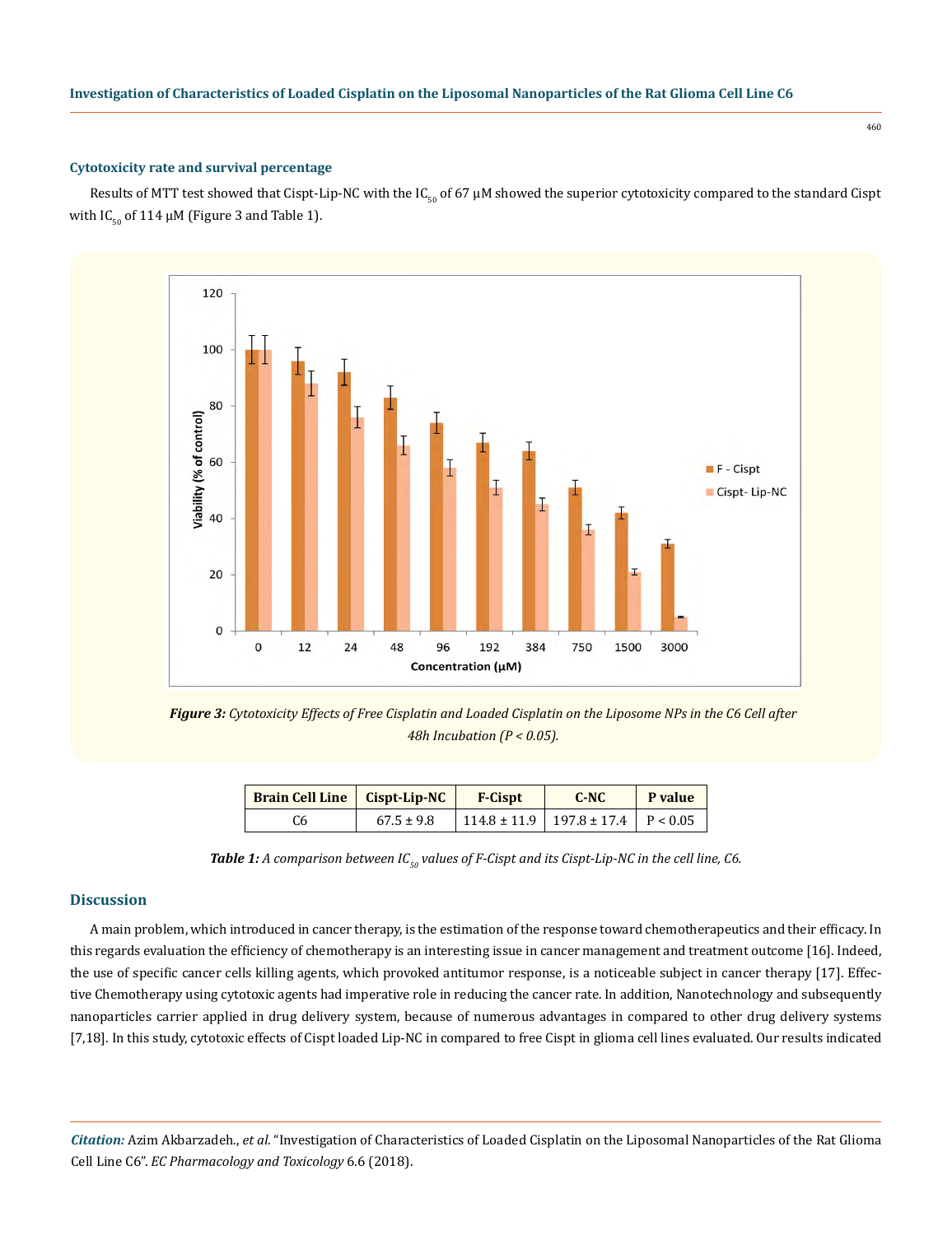that cytotoxic agents such as Cispt exerted higher cytotoxicity in compared to free drug in tumor cells. Our studied Nanoparticles produced by Reverse phase evaporation technique, which was approved as proper technique for preparation of Cispt, loaded Lip-NC. The prepared drug had appropriate characteristics including size, size distribution, and Zeta potential. Poy., *et al*. (2016) prepared cisplatin loaded liposomal NPs using thin film hydration method. The prepared particles had the size of 142 nm. They were used diverse materials compared to our study. The PEG molecular weight was diverse in two studies. In both studies, lecithin was used [12]. Indeed, The MTT test as cellular viability assay technique is one of the routine methods to measuring the effects of chemotherapeutic agents so we selected this method to assessment the efficacy of Cispt loaded Lip-NC. Cispt loaded Lip-NC has lower  $IC_{50}$  than free Cispt, which displays that formulated Cispt, is more effective in destroying cancer cells. Nevertheless, further studies suggested to elevate the effectiveness of this novel drug. According to our results, liposomal formulation vigorously improved the cytotoxicity effects of drug in compared to free Cispt. In this survey, liposomal formulated Cispt increase the anticancer activity in rat glioma cell line C6.

#### **Conclusion**

Reverse phase evaporation technique was approved as proper technique for preparation of cisplatin loaded liposomal NPs. The size, zeta potential, drug loading and encapsulation efficiency and drug retention capability of NPs containing cisplatin were evaluated and was found proper. The study was followed by evaluation the efficacy of nanoliposome on the rat glioma cell line C6 which demonstrated superior cytotoxicity of nanoliposome compared to standard drug. The results of study demonstrated pegylated liposomal nanoparticles are proper carrier for cisplatin delivery to rat glioma cell line C6.

## **Acknowledgement**

Pilot Nanobiotechnology Department, Pasteur Institute of Iran supported this work financially.

#### **Conflict of Interest**

The authors declare that there is no conflict of interest.

## **Bibliography**

- 1. Ebrahimi Far M., *et al*[. "Comparison of Biochemical Factors and Liver Enzymes in type 2 Diabetes Patients and Healthy Individuals".](http://bepls.com/jan2015/1.pdf)  *[Bulletin of Environment, Pharmacology and Life Sciences](http://bepls.com/jan2015/1.pdf)* 4.2 (2015): 1-4.
- 2. Bayatian A., *et al*[. "The effect of herbal medicine Lowerchol \(Cyclantherapedata and phytosterols extract\) on the lipid profile and](http://www.scholarsresearchlibrary.com/abstract/the-effect-of-herbal-medicine-lowerchol-cyclanthera-pedata-and-phytosterols-extract-on-the-lipid-profile-and-blood-press-12672.html)  [blood pressure in patients with dyslipidemia".](http://www.scholarsresearchlibrary.com/abstract/the-effect-of-herbal-medicine-lowerchol-cyclanthera-pedata-and-phytosterols-extract-on-the-lipid-profile-and-blood-press-12672.html) *Der Pharmacia Lettre* 9.6 (2017): 47-56.
- 3. Ebrahimi M., *et al*. "Breast Cancer Treatment and Prevention". Lambert Academic Publishing (2017).
- 4. Ebrahimi Far M., *et al*[. "Enhancing Effects of Curcumin on Cytotoxicity of Paclitaxel, Methotrexate and Vincristine in Gastric Cancer](https://www.ncbi.nlm.nih.gov/pubmed/28240011)  Cells". *[Asian Pacific Journal of Cancer Prevention](https://www.ncbi.nlm.nih.gov/pubmed/28240011)* 18.1 (2017): 65-68.
- 5. Mazloumi M., *et al*[. "Increased Risk of Childhood Acute Lymphoblastic Leukemia \(ALL\) by Prenatal and Postnatal Exposures to High](https://www.researchgate.net/publication/322701190_Increased_risk_of_childhood_Acute_Lymphoblastic_Leukemia_ALL_by_prenatal_and_postnatal_exposures_to_high_voltage_power_lines_A_case_control_study_in_Isfahan-Iran)  Voltage Power Lines: A Case Control Study in Isfahan Iran". 6<sup>th</sup> International Conference on Research in Engineering, Science and [Technology \(2017\).](https://www.researchgate.net/publication/322701190_Increased_risk_of_childhood_Acute_Lymphoblastic_Leukemia_ALL_by_prenatal_and_postnatal_exposures_to_high_voltage_power_lines_A_case_control_study_in_Isfahan-Iran)
- 6. Ebrahimi M., *et al*. "Nano Drug Delivery to Brain Cancer". Lambert Academic Publishing (2017).
- 7. Mohamadi N., *et al*[. "Toxicity of Cisplatin-Loaded Poly Butyl Cyanoacrylate Nanoparticles in a Brain Cancer Cell Line: Anionic Polym](https://www.ncbi.nlm.nih.gov/pubmed/28440967)erization Results". *[Asian Pacific Journal of Cancer Prevention](https://www.ncbi.nlm.nih.gov/pubmed/28440967)* 18.3 (2017): 629-632.
- 8. Izadi M., *et al*[. "Investigation of characteristics of loaded carboplatin on the liposomal nanoparticles on the cell carcinoma of the hu](http://soeagra.com/abr/abrjuly2016/18a.pdf)man brain c6". *[Advances in Bioresearch](http://soeagra.com/abr/abrjuly2016/18a.pdf)* 7.4 (2016): 113-118.

*Citation:* Azim Akbarzadeh., *et al*. "Investigation of Characteristics of Loaded Cisplatin on the Liposomal Nanoparticles of the Rat Glioma Cell Line C6". *EC Pharmacology and Toxicology* 6.6 (2018): 457-462.